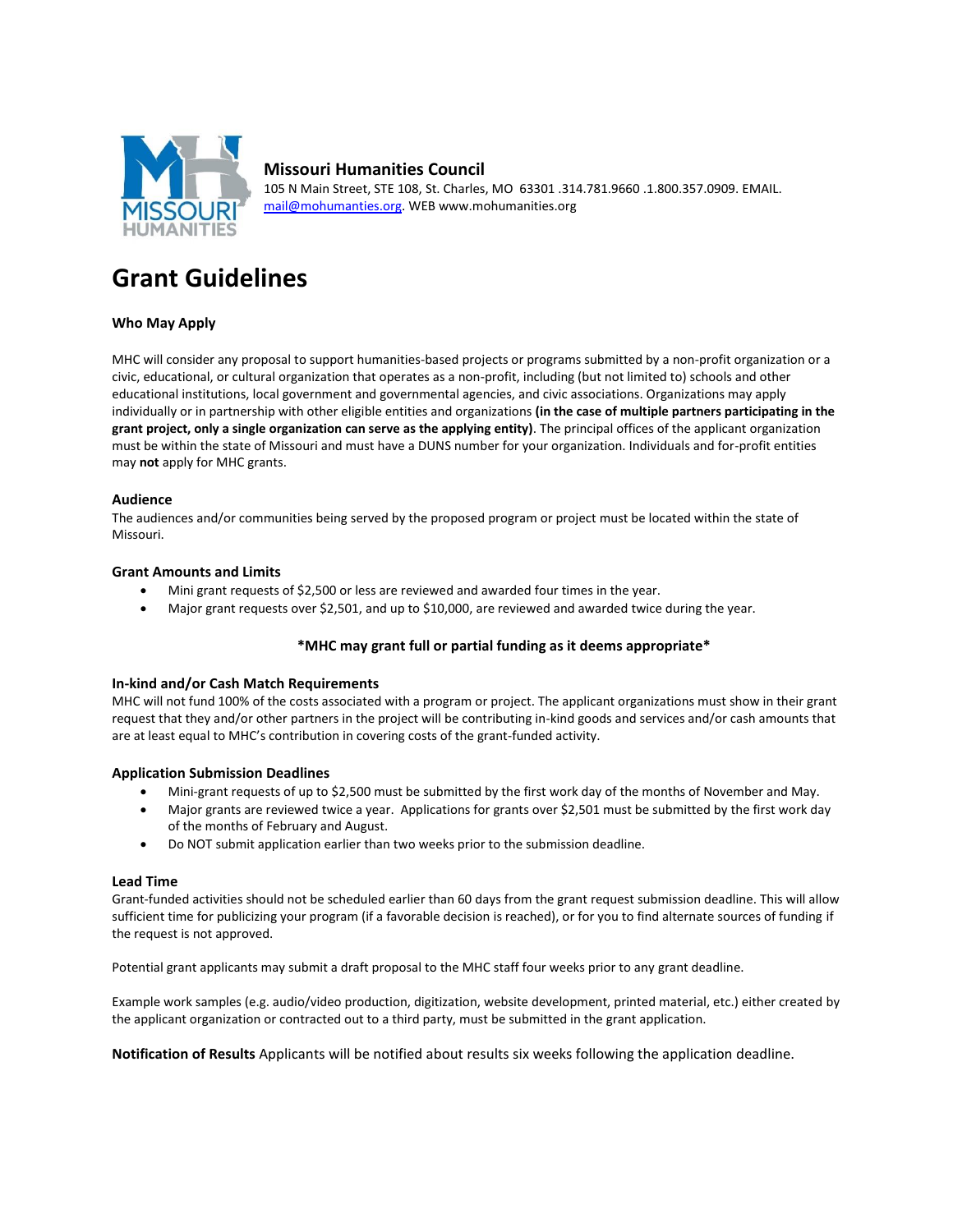## **Additional Requirements**

All successful applicants must submit the following to MHC prior to any release of funding:

- Copies of letters sent to respective state legislators notifying them of your award
- A list of marketing materials and attributions on which MHC's official logo will be featured (subject to MHC approval)

## **\*Please note: new grant applications will not be accepted if current/previous awarded grant(s) is/are not in compliance**

### **Types of Supported Activities**

MHC awards grants to non-profit organizations including museums, libraries, educational institutions, local government, civic associations, and other similar organizations for programs in any format that facilitates interaction between public audiences and humanities experts such as scholars, authors, and educators.

MHC will also assist with funding for projects such as (but not limited to):

- Interpretive exhibits
- Content-based web site enhancements
- Living history and museum theater presentations that include interpretive elements
- Presentations in the creative and performing arts that include humanities-based discussion
- Teachers' workshops in the humanities
- Panel discussions and other types of public forums on humanities-related topics
- Media and publication projects that support the mission of a humanities-based organization or institution

A key factor that MHC council members will consider in evaluating applications is whether or not humanities experts or scholars are involved in the planning, development, and execution of the activity.

#### **Inclusion of People with Disabilities**

Grant applicants should plan to accommodate audience members with disabilities. Program organizers should select venues that provide parking, entrances, bathrooms and seating that are accessible for participants who use wheelchairs and walkers. Printed materials such as programs and other hand-outs should be designed to accommodate the needs of people with limited vision (we suggest black print on white background, using a sans serif font, no smaller than 12-point).

Accessibility should be noted in event publicity. Any costs associated with expanding the accessibility of an activity are allowable as an expense of a grant.

## **MHC grant funds CAN be used for the following:**

- Honoraria and travel for speakers, consulting scholars, and program presenters
- Instructional, interpretive and office supplies directly needed to support a funded activity
- Facility and equipment rental
- Publicity and promotional expenses
- Communication expenses, including telephone and internet charges
- Materials, labor and design fees for interpretive exhibits
- Acquisition of AV equipment for interpretive exhibits
- Administrative expenses (outside of regular staff salaries)
- Accessibility-related expenses
- Printing

#### **MHC Grant Funds CANNOT be used for the following:**

- Programs or projects that have no humanities-related content, interpretation or discussion
- Programs that advocate a particular religious or political point of view
- Individual research unrelated to a program being funded by MHC
- Capital improvements such as construction, acquisition of equipment, artifact or structural restoration and/or preservation costs that are unrelated to an interpretive exhibit
- Museum or library collection acquisitions, except for modest expenditures directly related to an interpretive program or project